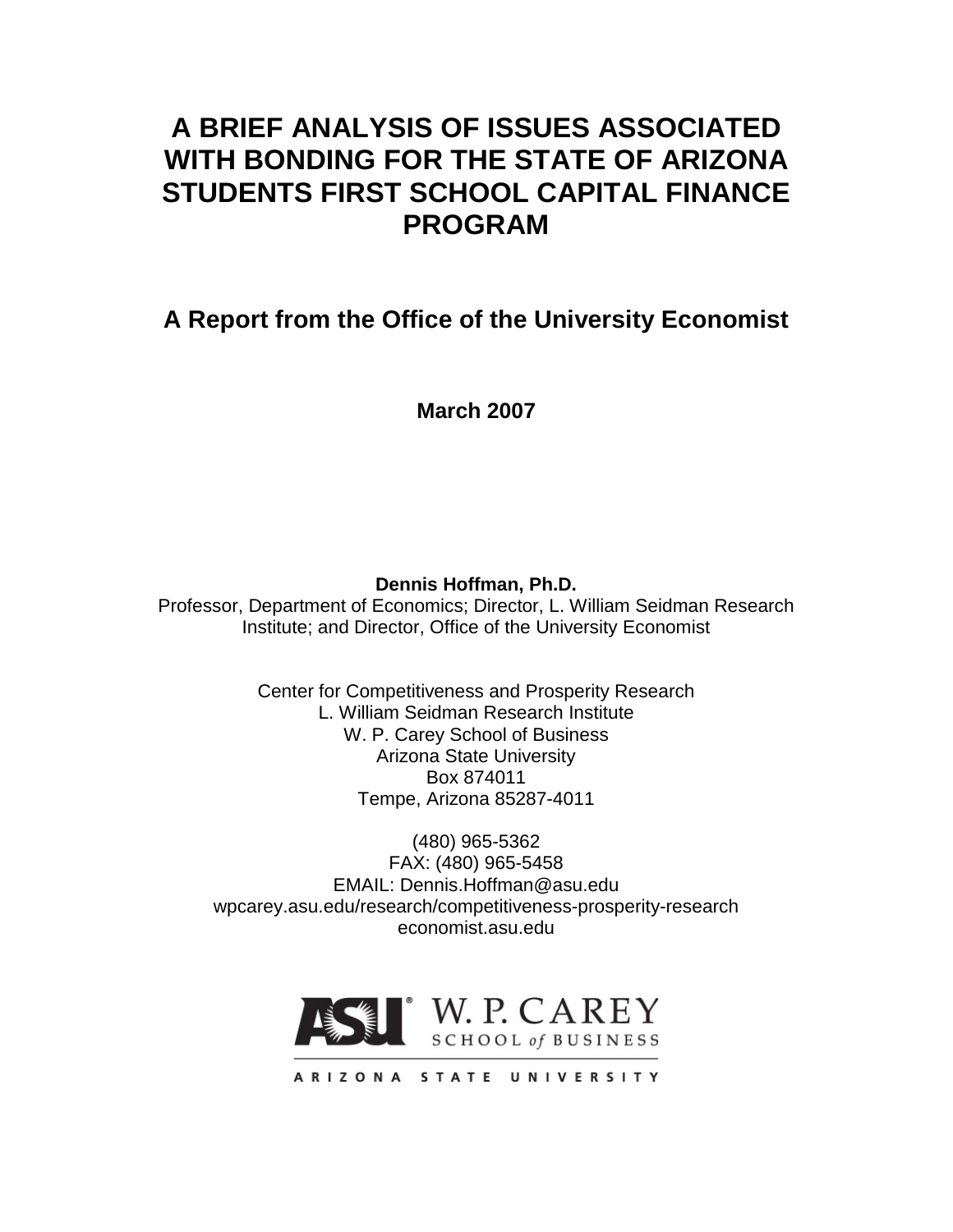# **TABLE OF CONTENTS**

| Introduction                                |  |
|---------------------------------------------|--|
| Track 1: Status Quo for Students First      |  |
| Track 2: Bonding Options for Students First |  |

# **LIST OF TABLES**

| 1. Analyzing the Cost of Bonding \$400 million in School Construction Costs           |  |
|---------------------------------------------------------------------------------------|--|
| 2. The Costs and Benefits of Bonding the Equivalent of \$400 Million Dollars Annually |  |
| for the Next 10 Years                                                                 |  |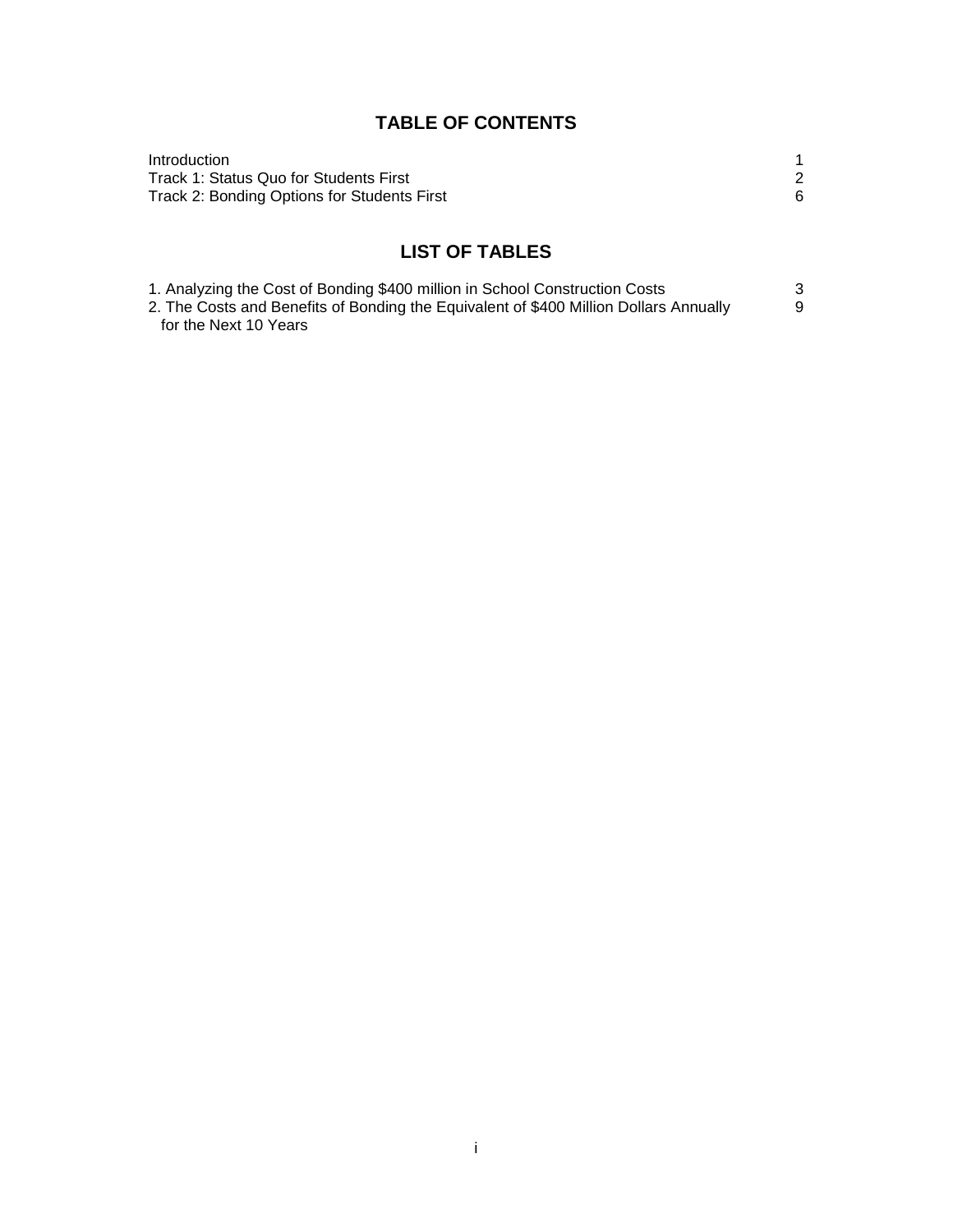#### **INTRODUCTION**

Students FIRST (Fair and Immediate Resources for Students Today), a constitutional system of school capital finance funded by revenues dedicated from the state sales tax, was enacted July 9, 1998 when Governor Jane Dee Hull signed legislation to restructure the funding mechanism for the construction of elementary and secondary (K-12) schools in Arizona. This paper will focus on (1) the facts and direct rationale behind the payment for K-12 school construction from a pool of current general fund dollars, as mandated in the existing Students FIRST provisions; and (2) the implications and logical consequences of bonding versus paying for capital improvements with cash on an annual basis.

The premise of this paper is that some form of debt financing undertaken at the state level for K-12 school construction is a viable option for Arizona. Because the primary issue can be obscured by a number of complexities (such as the question of whether school construction should be financed at the local or state level, and the determination of mechanisms to ensure equity in the allocation of school construction resources), the paper will *not* address the broader issue of how best to establish an optimal K-12 school construction funding structure. Further, the paper will *not* focus on legal avenues that utilize "lease to own" provisions that would permit the state to distribute the costs over time or "bond" for school construction.

The crux of the dispute over bonding as a mechanism for funding K-12 capital projects will be presented in the context of two alternative courses of action: "Track 1" designates the status quo strategy of cash payment for capital improvements, while "Track 2" represents a strategy for bonding that distributes the costs of the projects to taxpayers over the course of their useful life. The analysis is founded upon the perspective that neither option is wrong, per se. But, the choice of one over the other has significant consequences for Arizona.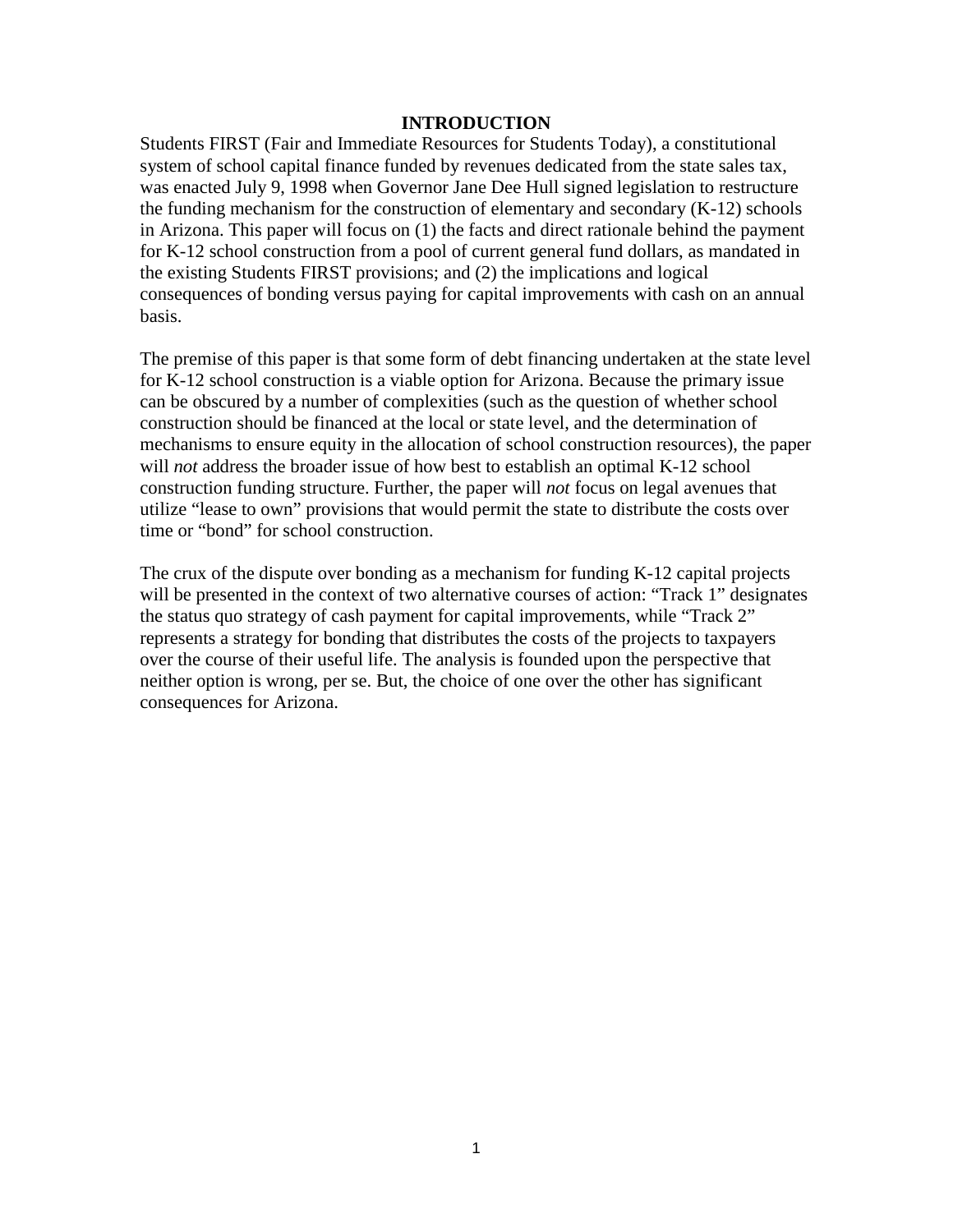#### **TRACK 1: STATUS QUO FOR STUDENTS FIRST**

**What are the Implications of Track 1: Cash Payment for Capital Projects?** Paying cash for capital improvements seemingly aligns with a fiscally conservative strategy intended not to place undue burdens on future generations nor establish debt obligations that tie the hands of future legislatures. Cash payment resonates with policymakers concerned with the size of the public sector. Consistent with the objective of reducing the size of government, the allocation of operating dollars to capital improvements constrains the operating budget of state government and thereby reduces its number of available options.

#### **The Interest Cost Concern**

Cash payment, as opposed to financing a purchase, saves interest that accrues over the life of the loan. As illustrated in the first column of Table 1, a 20-year loan of \$400 million at 5 percent interest results in total debt service, including allowances for origination fees, of \$632 million. In this case, debt financing interest costs add \$232 million dollars over the life of the loan. These interest payments are a reflection of what is paid in nominal terms over the life of the loan, but to understand the true costs (in today's dollars) net present value calculations are required. The impact of these principles, applied daily in private-sector decision-making, will be illustrated later in this paper.

#### **The "We Can Afford It" Argument**

The amount currently being considered for capital expenditures, \$400 million, is small when compared with the total of the state general fund budget. Indeed, the sum is equivalent to approximately 3.6 percent of planned general fund expenditures. Why not allocate 3.6 percent of current income in order to avoid the need to pay \$232 million in financing expenses over the next 20 years? This question is critical to the discussion of debt financing. But if economic scale or the size of a given company or organization were the dominant factors in decisions regarding debt financing, then one would expect to observe debt assumption only in small organizations and businesses. Of course this is not the case. Businesses of all sizes borrow when it makes sense to do so, that is to say, when the benefits of borrowing outweigh the costs of borrowing. Careful consideration of both the costs and benefits of borrowing is given throughout this paper.

#### **What are the Logical Consequences of Track 1?**

A number of consequences must be taken into account when considering the implications of cash payment for infrastructure and school construction. Understanding these consequences can guide decision makers in determining an optimal debt financing policy for the state of Arizona.

#### **Fairness to Taxpayers Over Time**

With a cash payment strategy, Arizona taxpayers must pay today for infrastructure (in this case, school buildings) that will be consumed in the future by others. Arizona is among the leading states in the nation in terms of net in-migration, and many of those who will most directly benefit from the construction of these schools are today residents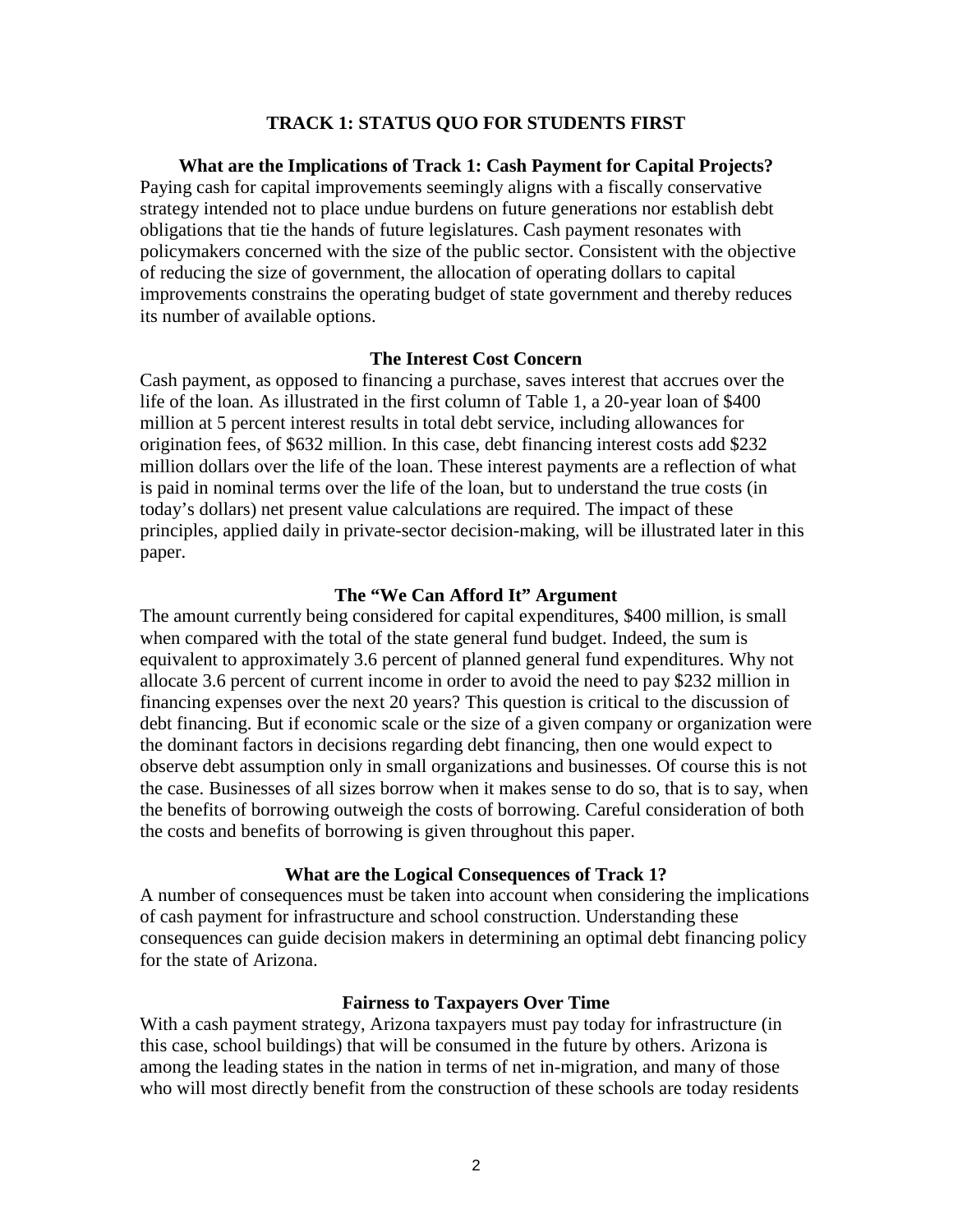### **TABLE 1 ANALYZING THE COST OF BONDING \$400 MILLION IN SCHOOL CONSTRUCTION COSTS (Values in Millions)**

|                                   | Interest on a | Net Present Value of | Net Present Value of |
|-----------------------------------|---------------|----------------------|----------------------|
|                                   | 5%, 20-Year   | Interest Expense: 4% | Interest Expense: 6% |
|                                   | Loan          | Discount Factor      | Discount Factor      |
| <b>Total Debt Service Expense</b> | \$632.2       | \$438.7              | \$373.3              |
| Net Cost of Bonding               | 232.0         | 38.7                 | $-26.7$              |

of other states. Consider that hundreds of thousands of aging Arizona taxpayers are currently paying for 20-to-30 years of benefits that they, statistically, will not live to realize. Contrast these Arizona taxpayers with a couple from Iowa, let us say, who will one day move to Arizona and send their children to local schools. It is this family, and hundreds of thousands of other families from across the nation, who will reap the benefits of our investment in infrastructure today. With cash payment, taxpayers today pay for the infrastructure of residents in the future.

# **Analyzing Forgone Opportunities**

The "opportunity cost" of a given decision must be assessed in terms of the benefits of an alternative foregone. With cash payment for school construction, the burden of opportunity costs that total approximately \$365 million annually (\$400 million less approximately \$35 million in annual debt service, assuming 5 percent interest on a 20 year obligation and all origination expenses) are incurred. In this case, opportunity costs must be measured by the possible alternative uses for a net \$365 million annually that are foregone by not using debt financing to fund K-12 school construction. Opportunity costs can be measured across an array of alternative uses. Following is a list of possible alternatives that span investment opportunities and tax relief possibilities, but many other alternatives might be considered:

- The elimination of income taxes for all working families and single seniors with incomes under \$50,000 per year (ASU's income tax model estimates this at about \$300 million in 2007 assuming all dependent filers aged 65 and above with less than \$50,000 in adjusted gross income and all married joint status and head of household status filers).
- Simply reducing income taxes approximately 10 percent across the board or targeting business tax relief.
- The acceleration of highway construction plans with costs and miles constructed varying depending upon priorities.
- Increased funding for the construction of new state-of-the-art hospitals and clinics and related healthcare and research institutes and facilities.
- Strategic investments in higher education, ranging from investments in students such as tuition tax credits, or investments in the institutions themselves such as science and technology infrastructure and programs.
- Increased investment in the Arizona Department of Commerce to broaden economic development initiatives to help Arizona compete with similar efforts underway in other states and countries.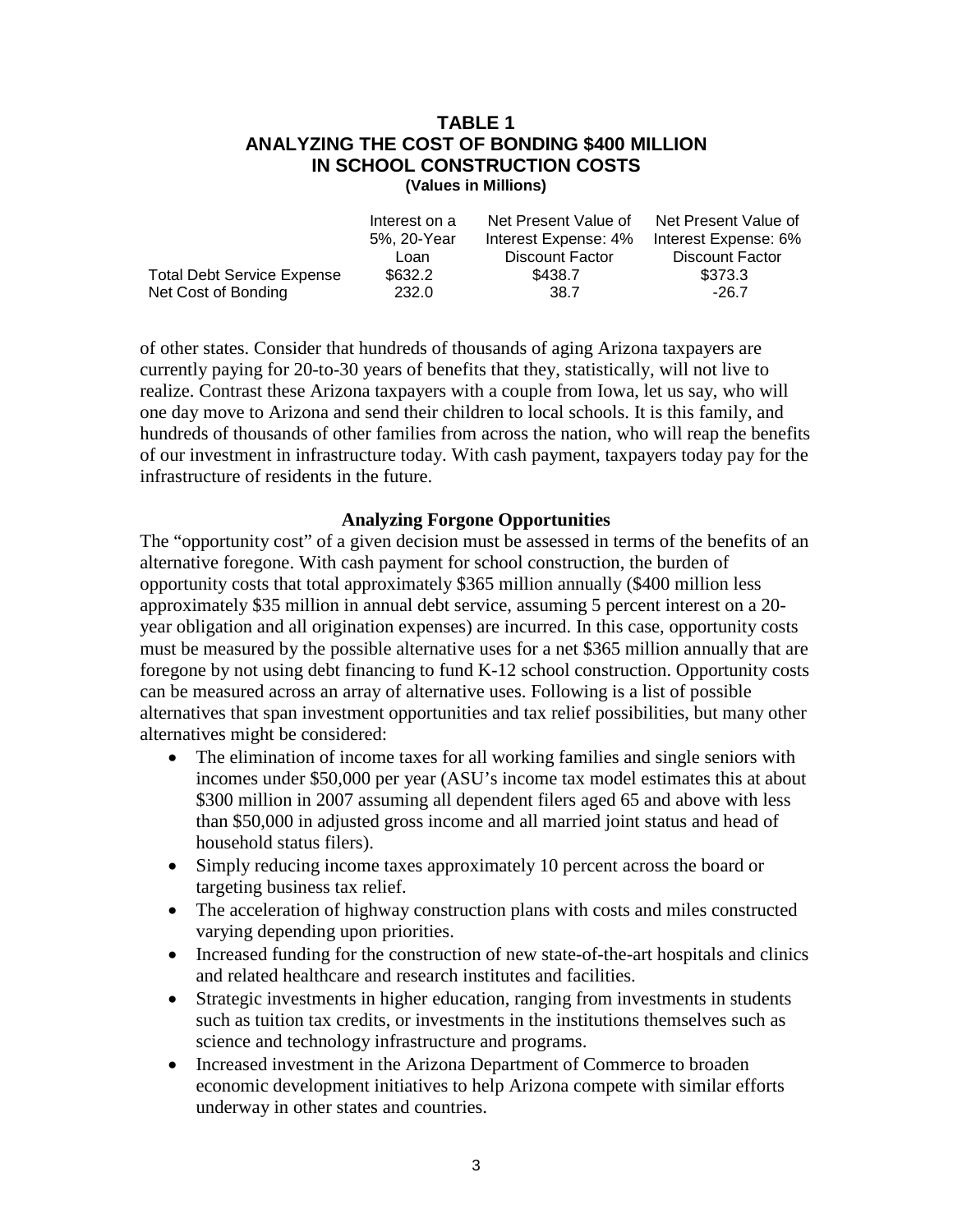• Increases in teacher pay with possible incentives to help retain math and science teachers who have lucrative opportunities elsewhere.

# **Analyzing the Opportunities**

There is evidence from a variety of sources that these types of opportunity costs are important for the state. While Arizona is generally considered a state with a low tax rate, there is some evidence to indicate that taxes on low-income families are relatively high, at least higher in relative terms than for high-income families. A recent report on tax rates and tax burdens for the fifty states produced by the government of the District of Columbia documents the state and local combined tax burdens for families of three at income thresholds of \$25,000, \$50,000, \$100,000, and \$150,000. The report reveals that at the low-income threshold Arizona families actually pay about \$100 *more* than the national average in tax, with the state ranking 25th (with 1 being the highest) in tax burdens. As the income thresholds increase, Arizona's relative tax burden falls sharply and is considerably *less* than the national average.

A recent report conducted for Science Foundation Arizona documents that no fewer than 37 states are making or have made investments in science and technology that total tens of billions of dollars since the year 2000. Nineteen states are spending as much as \$365 million or more on these initiatives. Arizona's policy of paying cash for school construction limits the ability to compete on this strategic dimension. There are many and varied ways to engage in this competition, ranging from fully funding the state's obligation to the public-private research grant programs of Science Foundation Arizona, to expanded support for university research infrastructure, to tax incentive programs that encourage private business investments in basic research at the state's universities.

In the same spirit, other states and countries have established aggressive economic development strategies that extend beyond simple targeted tax relief. A high-level, wellcoordinated, and cohesive (engaging all state and local stakeholders) economic development strategy for Arizona would be as effective as any particular tax reduction. The Industrial Development Authority (Ireland) and Enterprise Ireland serve as useful examples. Accompanying this strategy may be the need for targeted efforts to support the activities of businesses positioned to bolster Arizona's base or export industries. But tax incentives must be aligned with programs to build knowledge and skills in the workforce. Attracting base industries and quality job opportunities will require a broad-based effort. Base industries and service providers must see Arizona as a lucrative market to conduct business with access to buyers and distributors, a highly skilled labor force, and a business-friendly fiscal environment.

# **Shouldn't We Worry About Taking on a High Debt Burden?**

Arizona has relatively low levels of net tax-supported debt per capita when compared with other states. In the most recent data available from Moody's Investors Service, Arizona ranks 32nd overall in net tax-supported debt per capita. On a per capita basis the state's debt burden is 19.5 percent below the median state level and some 42.7 percent below that of the average burden across the states. On a percentage of personal income basis, Arizona's debt burden also looks quite low at about 2 percent of aggregate personal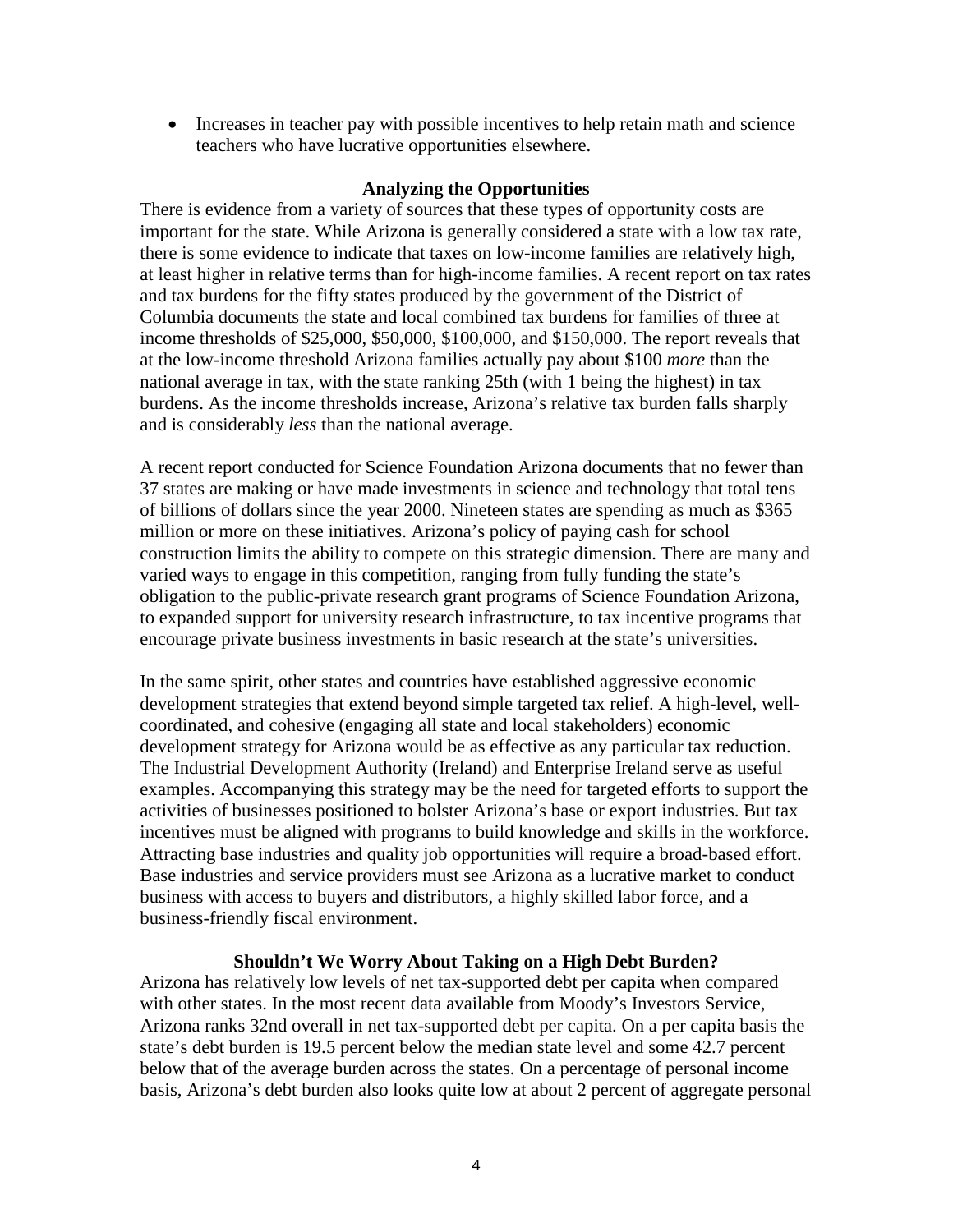income compared with 3 percent for the average debt load and 2.3 percent for the debt load of the median state.

#### **What Conclusions Can Be Drawn Regarding Track 1?**

The choice of Track 1, by design, limits Arizona's options both in terms of its capacity for addressing the concerns of its current taxpayers and/or its potential to embark on strategic investments that can help gain competitive advantage. Specifically, Track 1 puts fiscal pressures on the state that are considerable today and will only continue to increase over time. If the state does not implement policies that take advantage of the efficiencies of the capital markets, policymakers will need to contemplate prospects for Arizona's fiscal condition 20 years hence. Unless capital markets are employed more efficiently, the 6 million residents of Arizona today will pay for the infrastructure for 10 million people, and in 20 years, the projected population of 10 million will be paying for the infrastructure for 15 million.

# **Cash Payment: Is It Really a Good Choice for Current Taxpayers?**

At first glance, Track 1 appears to deliver on the goal of fiscal conservatism. But choosing to avoid the capital markets for funding K-12 construction impedes the state's ability to make the most efficient use of public dollars. This option was not designed to benefit current taxpayers and ignores alternative uses of general fund dollars ranging from individual or business tax cuts to strategic investments in public infrastructure.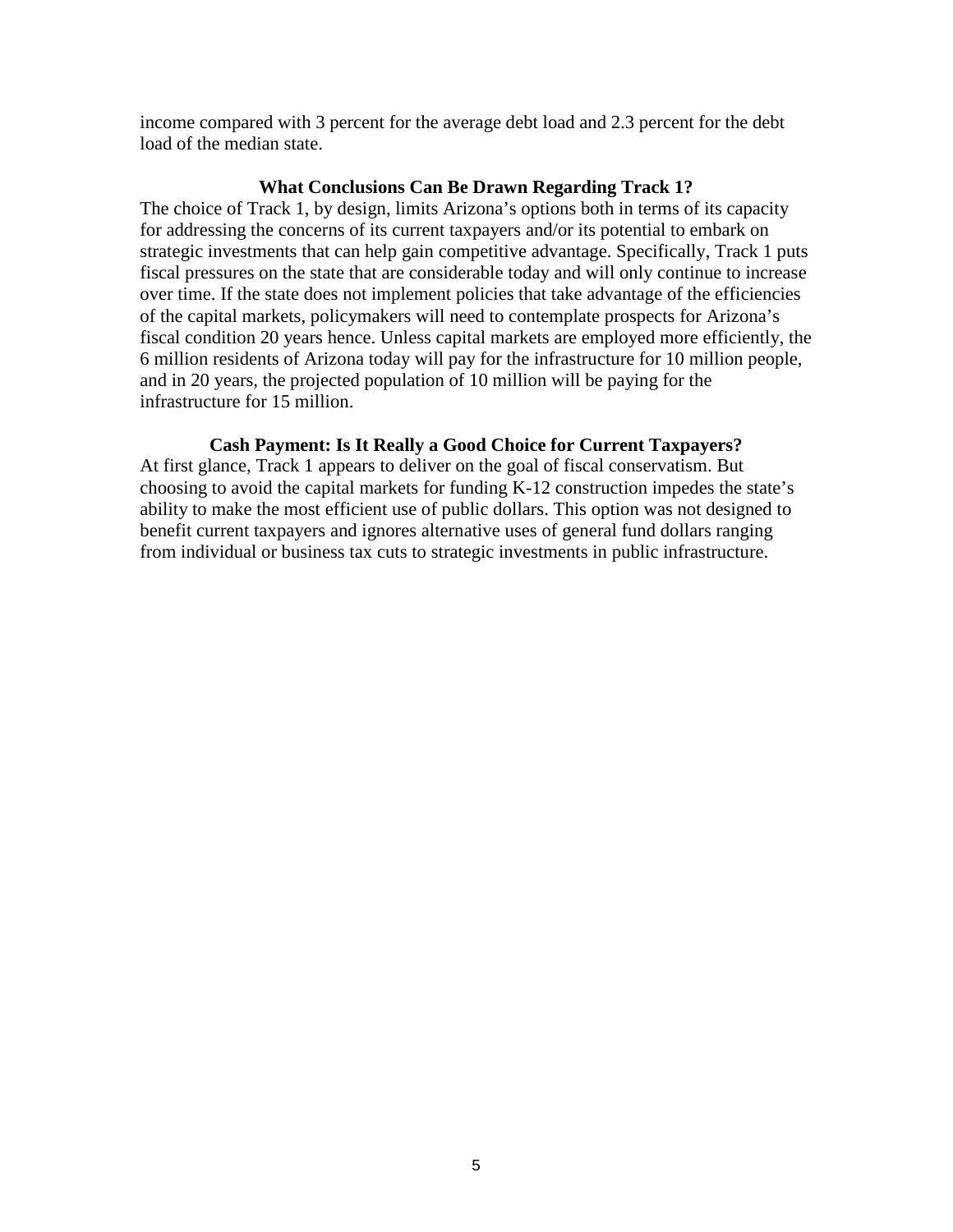# **TRACK 2: BONDING OPTIONS FOR STUDENTS FIRST**

# **What are the Implications of Track 2: The Enactment of a Bonding Mechanism for Capital Projects?**

The rationale for financing school construction projects over the life of the investment is clearly articulated in the Bonding for School Construction report produced for the Citizen's Fiscal Reform Committee in 2003. The basic argument is reproduced below.

#### **Rationale for Term Financing**

Financing capital projects such as school construction using debt financing is a capital budgeting practice akin to the investment decisions made in the private sector on a daily basis. Essentially, private-sector firms compare the discounted net revenues that accrue from private investment decisions with the cost of the financial capital required to fund any given project. Decisions to finance projects through either mechanism are based upon a simple comparison of the costs and net benefits of alternative private-sector initiatives.

Failure to employ the capital markets in this fashion would leave the private sector with a suboptimal number of completed projects and an underutilization of resources. Indeed, economies with poorly functioning capital markets languish because it is not possible to fund major capital items without long-term financing. In contrast, advanced economies with access to efficient, freely functioning capital markets flourish by using financing for capital expenditures. This is one of the key distinctions between first and third world economies.

The basic principle of efficient capital budgeting applies to school financing, even though schools do not yield net revenues from physical plants or production lines. To minimize costs and maximize public benefit, school districts should make building decisions that consider the advantages of access to capital markets. A newly constructed school can yield direct benefits (analogous to net revenues in the private sector) to students over the life of the school and indirect benefits to society that span generations. Arguably, it is difficult to translate the benefits of new schools into dollars, but they most certainly exist or new schools should not be built at all.

Debt financing is an appropriate mechanism for school construction because the benefits of new schools extend far beyond the year in which the school is constructed. Financing a school over its lifetime is an efficient way of matching benefits to costs in the same manner that private-sector firms match future net revenues to continuing debt service. Moreover, the students who benefit from new schools and families who move to new areas of development include future taxpayers.

#### **Measuring the True Cost of Financing**

The principle of matching benefits and costs over the life of a loan can best be understood by measuring the net present value of an action. Calculating the discounted costs of future payments is an elementary textbook finance exercise. As illustrated in Table 1, \$232 million in debt service expenses are incurred over 20 years due to debt financing \$400 million at 5 percent. But if future payments are discounted at a rate of 5 percent,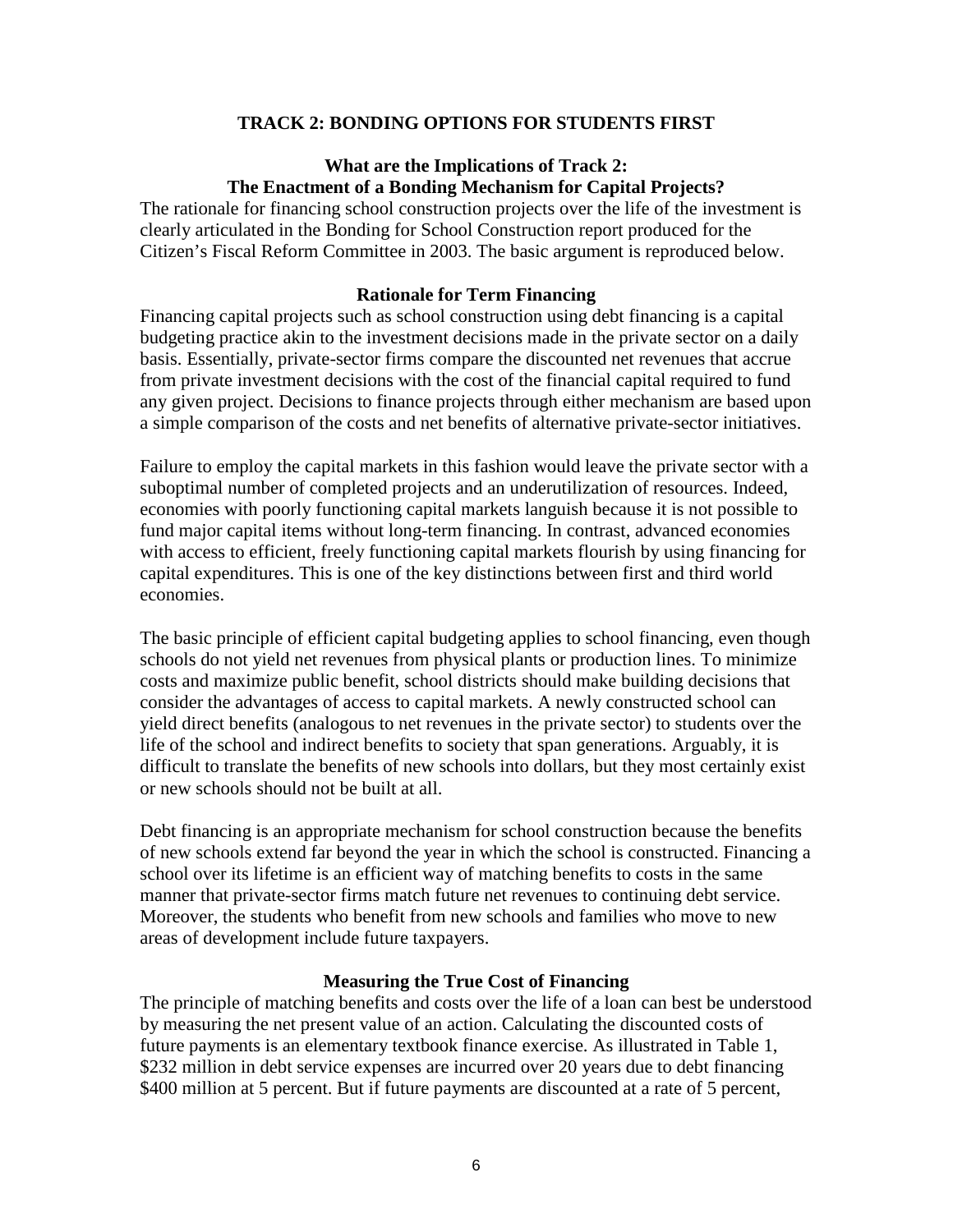simple present value arithmetic implies that the costs of borrowing and debt financing are exactly the same. The next step is to calculate the appropriate discount factor for this exercise. One might use an average of interest rates over the past 20 years, the inflation rates on expenditure opportunities foregone by not debt financing, the cost of school construction itself, or any combination of a number of such factors. There is no single discount factor to apply to this problem but any likely value would approach 5 percent. For illustration, suppose an appropriate discount rate is 4 percent. As illustrated in the second column in Table 1, the net present value of all debt service charges over the life of a \$400 million 20-year loan (including origination charges) would be \$438.7 million. Thus, in this example, the cost of debt financing, expressed in net present value terms, would be about \$38.7 million.

#### **Measuring the Costs of Financing for Current Taxpayers**

But the projections in this scenario do not even take into account the fact that Arizona's population is growing at a rate faster than 3 percent annually. A conservative estimate of population growth over the next 20 years is 2 percent per year. If the exercise is based exclusively on the number of current Arizona taxpayers it is important to note that today's taxpayers will not pay 100 percent of the future debt payments because debt financing allows future residents of the state to share in the burden. It is easy to measure how this consideration affects the costs and benefits for current Arizona taxpayers by reducing the nominal stream of debt obligations by 2 percent per year and recalculating the net present value of the costs incurred by current Arizona taxpayers by debt financing school construction. In the example above, the discount rate is increased by 2 percent annually since, each year, 2 percent of the future payments are absorbed by new taxpayers. So, as illustrated in column three of Table 1, the total discount factor for current Arizona taxpayers actually becomes 6 percent (the 4 in the example plus 2 for population growth). A recalculation of net present value for current taxpayers yields a net present value cost of \$373.3 million with the savings due to the fact that the rest of the obligation is the responsibility of people who are not taxpayers today.

In this scenario, then, it is actually about \$26.7 million cheaper for current taxpayers to debt finance school construction if the time value of money and the fact that future obligations are the shared responsibility of current taxpayers and those not living in Arizona today are considered. But is it fair to shift this some of this obligation to future taxpayers? Yes, because the debt is being incurred for capital improvements that will yield benefits to future generations.

### **What are the Logical Consequences of Track 2?**

As the example above illustrates, debt financing for capital improvements such as school construction accomplishes the objective of intergenerational equity for all taxpayers. It does *not* place an undue burden on future generations, but only a fair burden that matches the benefits that residents of Arizona in the future will receive. With debt financing, taxpayers today do not bear an undue burden for people who have not yet moved to Arizona.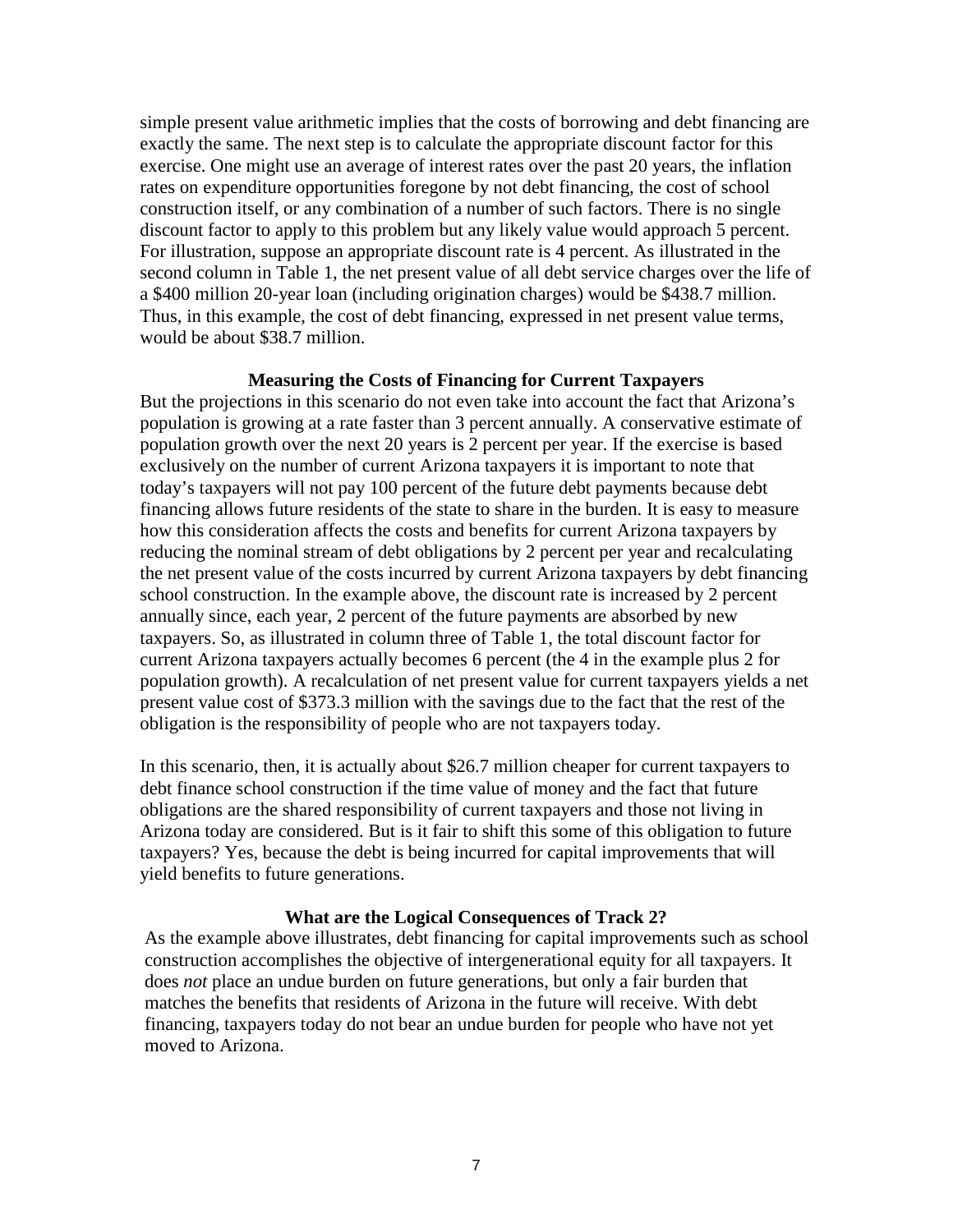**More Perspective on the Efficiency of Debt Finance Versus the Current Structure** Debt financing may also make the allocation of resources for school construction more efficient because school districts would no longer operate with the assumption that there is a fixed pool of \$400 million available annually for a share of which they are obliged to compete. Indeed, the \$400 million budget line in the general fund is itself an arbitrary figure, dictated by what policymakers today believe is available for this purpose. With bonding, the decision to embark on new school construction may indeed be determined by the true needs of the district rather than the incentive to tap a "fair share" of an existing pot of money that may not be available in perpetuity.

#### **Is Arizona Drowning in Debt?**

In the Track 1 analysis, it was noted that the current debt burden of Arizona is relatively low. The state's low burden is even more striking when compared with other rapidly growing states that presumably require significant infrastructure investments. Based on the latest release of the U.S. Census Bureau, Arizona leads the nation in population growth (essentially tied with Nevada), and the growth rates of both outstrip the next state in the ranking by about a full percentage point. Of the top 10 population growth states from 2005 to 2006, Arizona's net tax-supported debt per capita ranks seventh highest (1 being the highest debt). Thus despite the pressing infrastructure requirements made necessary by the state's rapidly burgeoning population, Arizona enjoys relatively low debt per capita and debt per income obligations outstanding. Adding \$400 million to these obligations on a per capita basis represents an increase of about \$65 per person, which will not change the state's ranking in net tax-supported debt per capita.

#### **What Conclusions Can Be Drawn Regarding Track 2?**

Track 2 aligns the growth trajectory of Arizona with a capacity to pay for capital projects over the course of generations and offers a number of fiscal efficiencies that reduce costs that will only increase over time. Drawing upon the analysis of opportunity costs in the Track 1 discussion, it is readily apparent that debt financing school construction enables the state's policymakers to choose between a number of alternative courses of action while providing a fair and equitable system of matching the benefits and costs to Arizona taxpayers over time.

#### **A Sea of Debt or Seizing Opportunities**

As the equivalent of \$400 million is financed each year, proponents of Track 1 will focus on mounting debt obligations. Indeed, as illustrated in Table 2, assuming the equivalent of \$400 million is financed annually in 20-year terms for each year in the next decade, the debt obligations cumulate and near the end of the decade, the annual debt service approaches today's \$400 million annual outlay. The analysis above reveals that these seemingly large interest obligations are actually nominal in net present value terms and even smaller if we focus exclusively on today's taxpayers. But simply pointing to future debt obligations without considering the \$365 million in annual forgone opportunities for annual strategic public investments or ongoing annual tax relief paints an incomplete picture of the situation. In the last column of Table 2, the cumulated dollars that are made available through annual bonding are tabulated — summing to over \$3.6 billion! It is indeed true that with 20-year obligations, debt service will continue to accumulate and